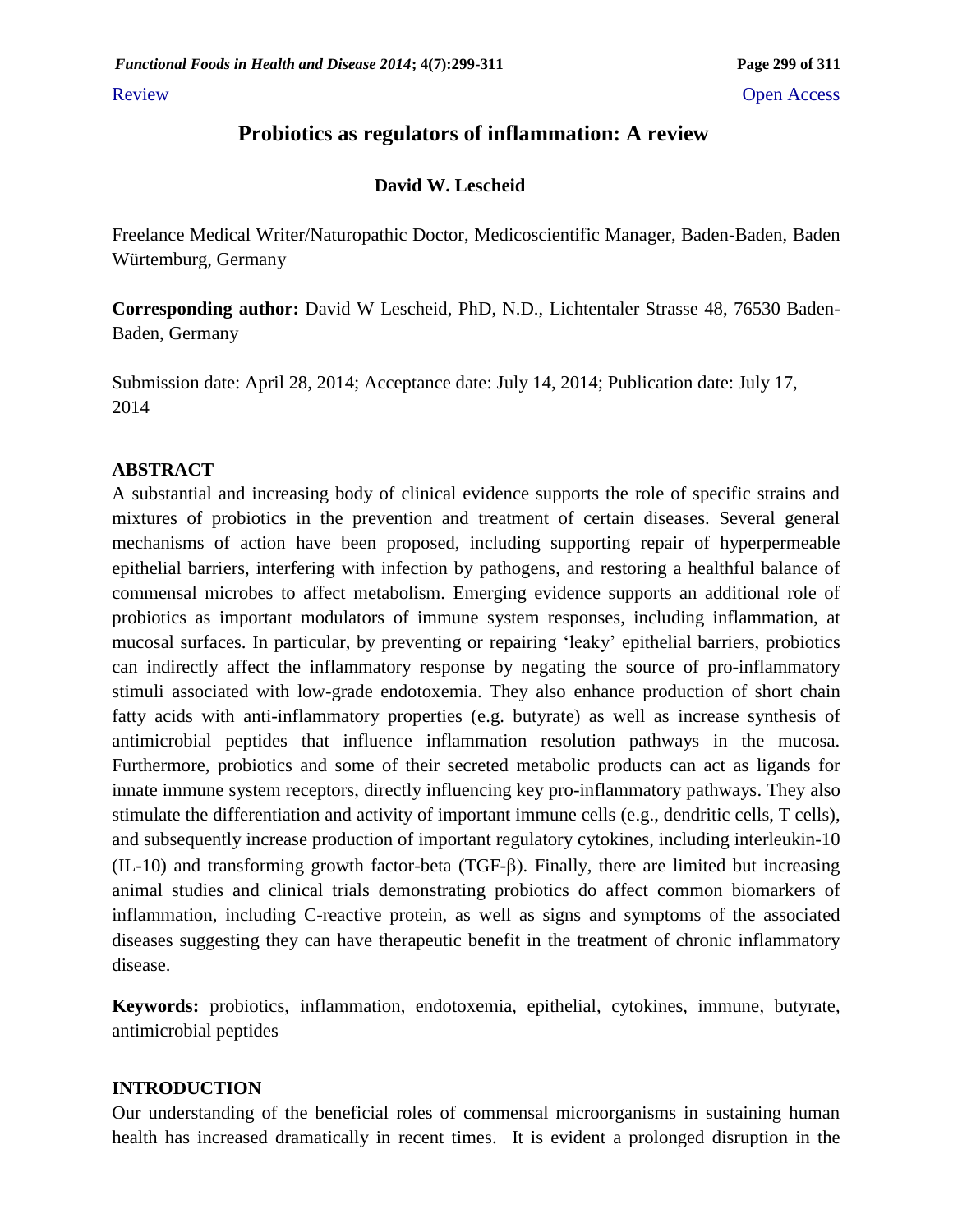#### *Functional Foods in Health and Disease 2014***; 4(7):299-311 Page 300 of 311**

normal ecology of commensal microflora (often termed dysbiosis) can contribute to different diseases through a number of mechanisms. For example, a reduced diversity of 'healthy' microbiota and subsequent opportunistic overgrowth of potentially pathogenic commensal bacteria and fungi alters signaling to the immune system. This results in abnormal activation of certain immune cells (e.g., Th1, Th17, gamma delta  $T$  ( $\gamma \delta T$ ) cells and innate lymphocytes) and repression of certain regulatory mechanisms (e.g., reduction of the activity and number of Treg and Tr1 cells, reduced immunoglobulin A (IgA) synthesis and lowered levels of major suppressive cytokines such as IL-10 and TGF- $\beta$ ) [1]. In general, the immunological outcome of dysbiosis is a shift away from the normal state of tolerance to an abnormal state of heightened reactivity towards commensal microbiota and dietary substances, resulting in chronic inflammation. There is a substantial and increasing body of scientific literature demonstrating that supplementation with probiotics can help treat dysbiosis, restore a healthy microbial ecology, and modulate the chronic inflammatory processes that can lead to disease.

#### **REVIEW**

Probiotics can help regulate inflammation in a number of ways, but this paper will focus primarily on: 1) *indirect effects*, by maintaining or repairing epithelial barriers, enhancing production of short chain fatty acids with anti-inflammatory properties (e.g., butyrate) as well as increasing synthesis of antimicrobial peptides that influence inflammation resolution pathways in the mucosa and 2) *direct effects*, by binding innate immune system receptors and triggering pathways that affect the production of cytokines associated with inflammation.

### *Indirect effects: 1) Repair of hyperpermeable epithelial barriers*

A hyperpermeable epithelial barrier in the gastrointestinal tract is proposed as a major cause of chronic inflammation in a recently described pathophysiological process termed low-grade or subclinical endotoxemia. This is also termed metabolic endotoxemia if the cause(s) of the hyperpermeability are metabolic in origin, including a high-fat diet. In general, low-grade endotoxemia means there is abnormal translocation of macromolecules, including Gram-negative bacteria across the barrier, resulting in the lipopolysaccharide (LPS) (also termed endotoxin) portion of their cell wall, entering circulation to act as a constant low-level pro-inflammatory stimulus. This is in contrast to the most commonly recognized abnormal translocation of LPS, where a relatively large amount  $(>10-200 \text{ ng/ml})$  enters systemic circulation to cause overwhelming systemic inflammation and the serious and potentially fatal condition termed sepsis [2]. The medical consequences of this persistent 'trickle' of LPS (e.g., 1pg-100pg/ml) are potentially enormous with metabolic endotoxemia recently referred to as "one of the key culprits in provoking a non-resolving low-grade inflammation" [2]. Indeed, many different chronic diseases, including obesity [3], diabetes [4], fatty liver disease and nonalcoholic steatohepatitis [5], atherosclerosis, Parkinson's disease [6], and cancer cachexia [7], are now correlated with metabolic endotoxemia.

Treatment of low-grade endotoxemia requires a comprehensive clinical approach that includes alteration of certain dietary choices and lifestyle behaviors, inclusion of medications with anti-inflammatory and/or drainage properties, but most importantly, repair of damaged epithelial barriers. A number of different natural health products will help repair a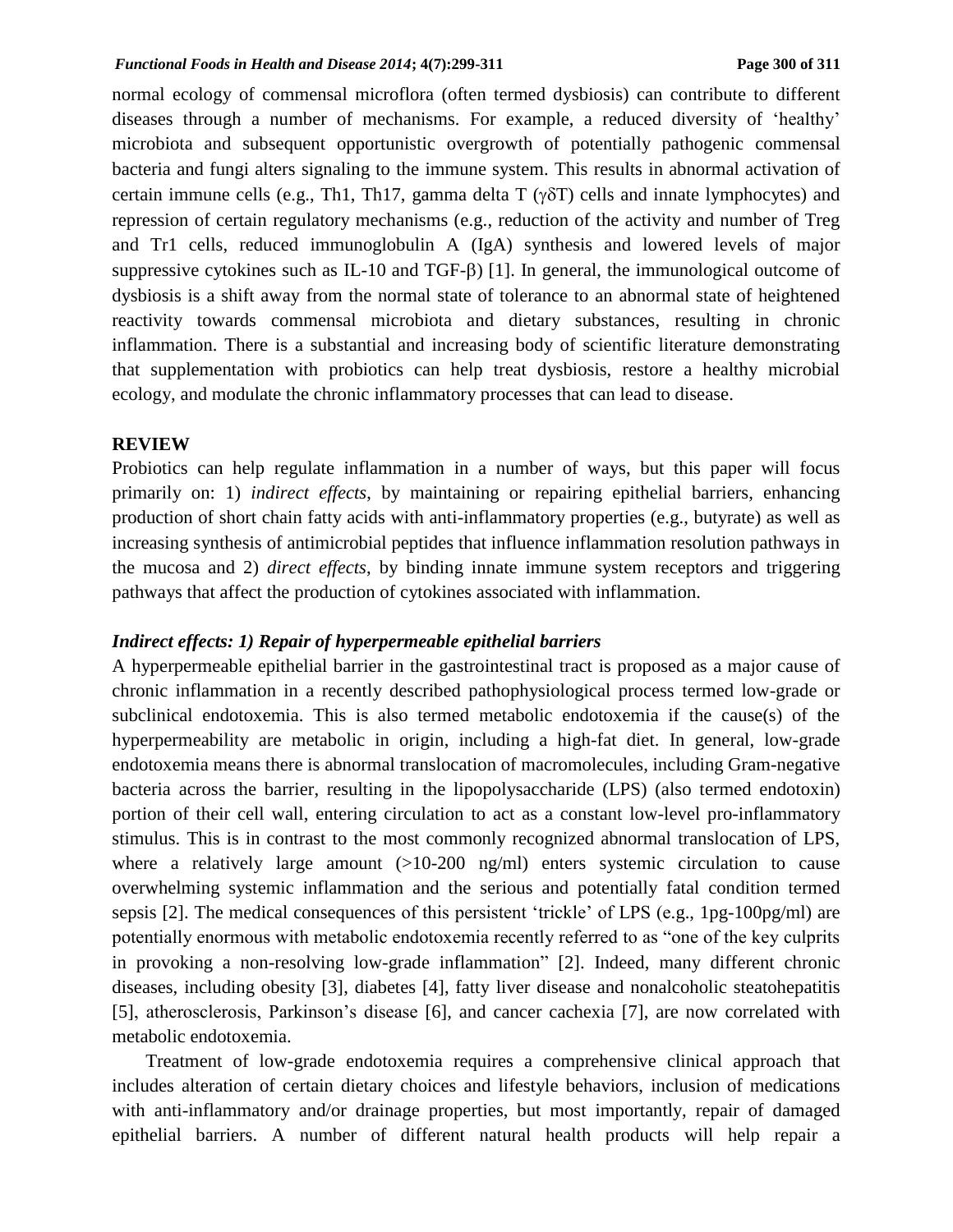hyperpermeable epithelial barrier, including glutamine [8], quercetin, zinc [9] (e.g., zinc carnosine [10]) and different herbal medicines, but undoubtedly the most studied product is probiotics.

There are a number of mechanisms whereby certain probiotic strains can improve the structure and function of intestinal epithelial barriers, including buttressing the physical barrier, increasing mucin production, promoting production of antimicrobial peptides and heat shock proteins, attenuating the negative effect of pathogenic microorganisms, and modulating signaling pathways that affect cell proliferation and survival [11, 12]. For a diagrammatic representation of the various mechanisms of action of probiotics refer to [11, 12]. Of particular interest is the ability of specific probiotic strains to significantly decrease tumor necrosis factor alpha (TNF-  $\alpha$ ) [13, 14, 15], a pro-inflammatory cytokine that causes leaky barriers by directly impairing the integrity of the tight junctional complexes between epithelial cells. Other probiotic strains bolster mucosal membrane integrity by directly affecting expression of one or more of the important tight junctional proteins (e.g., zonulin-1, occludin and cingulin) [16, 17]. Various other cellular and molecular mechanisms (eg. release of metabolites and bioactive molecules, suppression of oxidative stress, interference with inflammatory pathways, increase expression of mucins, augment levels of IgA) are used by different probiotic strains to help protect and repair epithelial barriers [18, 19]. Several different probiotics including Lactobacillus species (eg. *L. rhamnosus GG, L. plantarum DSM 9843, L reuteri R2LC, L casei DN-114001, L. paracasei NCC2461*), *Bifidobacterium infantis*, *Saccharomyces boulardii and S. cerevisae UFMG 905* and *Escherichia coli Nissle 1917* have been shown to protect and repair epithelial barriers *in vitro* [18, 19].

There also are a number of animal studies [20, 21] and clinical trials [22, 23, 24, 25, 26, 27] demonstrating the efficacy of different probiotics in repairing or preventing damage to epithelial barriers caused by different diseases or other stressors.

### *Indirect effects: 2) Increase production of short chain fatty acids including butyrate*

Another indirect effect of probiotics on inflammation occurs via their ability to ferment certain types of fiber, thus increasing the production of short chain fatty acids, such as: propionate, acetic acid, and butyrate. Butyrate is particularly important as a modulator of inflammation, with anti-inflammatory effects demonstrated in intestinal epithelial cells, macrophages, and leukocytes [28]. For example, butyrate acts as an important signaling molecule, influencing pathways that block NF- $\kappa$ B-induced increases in pro-inflammatory cytokines by a number of different mechanisms [11]. Butyrate also regulates the production of certain cytokines (e.g., TNF- $\alpha$ , IL-2, IL-6, IL-10), eicosanoids and chemokines from leukocytes, and affects their ability to migrate to sites of inflammation [14]. Furthermore, butyrate is an important inhibitor of histone deacetylase and has the potential to regulate expression of numerous genes, including those that encode important inflammatory mediators, i.e., nitric oxide (NO), IL-6 and IL-12 [29]. It also was recently shown to induce the differentiation and expansion of regulatory T cells not only in the colon [30] but also in the periphery [31], suggesting butyrate plays an important role in maintaining the balance between tolerance and hyper-reactivity. Finally, butyrate is a primary fuel source for colonocytes, and therefore helps maintain epithelial barriers in a number of different ways [32]. This evidence that butyrate also has important anti-inflammatory properties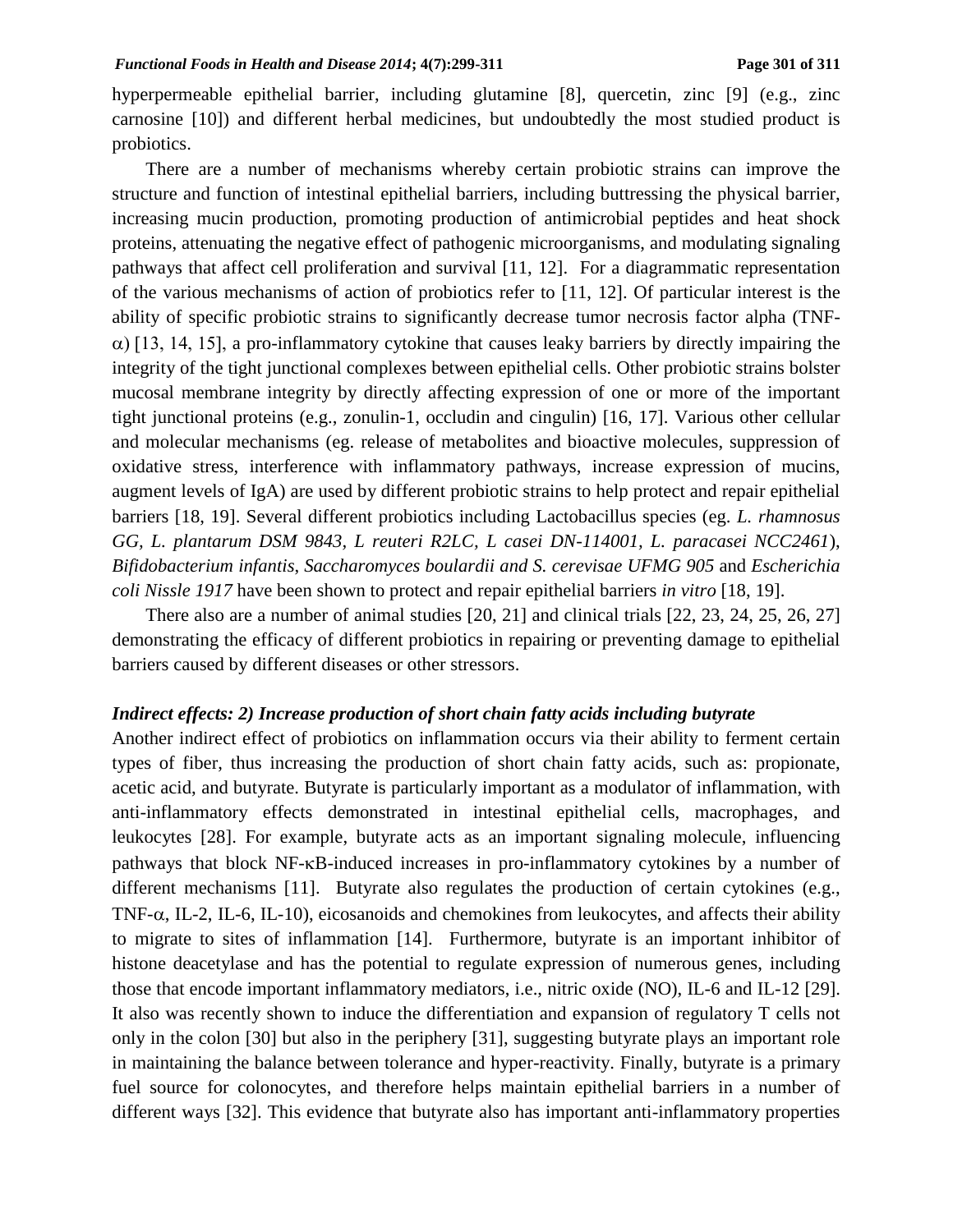highlights the potential of using a carefully selected mixture of probiotic strains and compatible prebiotics (i.e. to formulate synbiotics) to maximize therapeutic efficacy [33].

### *Indirect effects: 3) Promote synthesis of antimicrobial peptides*

Antimicrobial peptides (AMPs) are a group of small amphipathic peptides (e.g., defensins and cathelicidins) found in multicellular organisms such as plants and animals [34] and is produced by a wide variety of different cell types, including epithelial cells, leukocytes, intestinal Paneth cells [35] and keratinocytes [36, 37]. They were originally recognized and named for their role as potent broad-spectrum natural antimicrobials, providing a first line of defense at mucosal barriers, including those in the gastrointestinal and pulmonary tract [38]. Since their discovery, numerous additional functions have been determined, including important roles as immune signaling molecules that influence diverse functions, such as wound repair, expression of different chemokines and cytokines, recruitment of leukocytes, chemotaxis of mast cells, modulation of dendritic cell function and even modulation of adaptive immunity [39, 40]. In fact, AMPs are involved in such a widespread diversity of signaling that it is proposed they are "poorly named, antimicrobial peptides are multifunctional pillars around which the innate and adaptive immune response has evolved" [41]. Recently it was shown that these AMPs also act in prime inflammation resolution in the mucosa [42], suggesting they are part of an additional endogenous local pathway used to control an acute inflammatory response, bringing the associated inflamed tissue back to homeostasis. There are a number of different substances, including Vitamin D [43, 44], certain amino acids [45], butyrate [46], and probiotics [47], that are recognized as potent inducers of the synthesis and activity of AMPs.

Probiotics including Escherichia coli Nissle 1917, Lactobacillus fermentum PZ1162 and the mixture VSL# 3 were demonstrated to induce the secretion of AMP human beta-defensin -2 through pro-inflammatory pathways that involved the transcription factors  $NF$ - $\kappa$ B and  $AP$ -1 as well as MAPKs [47]. Several other types of AMPs including various bacteriocins are induced by various strains of probiotics (*eg. L. salivarius DPC6005, L. salivarius UCC118, L. plantarum DDEN 11007, L. plantarum C11, L. lactis DPC3147)* and demonstrated to have multiple roles in colonization, microbicidal activity as well as other signaling functions [48]. Although there is a need for further research, enhancing synthesis and secretion of AMPs might prove to be an additional indirect pathway whereby probiotics could help regulate an inflammatory response.

# *Direct effects***:** *1) Act as ligands for innate immune system receptors such as Toll-like receptors and nucleotide-binding oligomerization domain receptors*

Probiotics also can have direct effects on the inflammatory response by acting as ligands for specific members of a large family of innate immune system receptors termed Toll-like receptors  $(TLRs)$ , thereby influencing important signaling pathways, including NF- $\kappa$ B, mitogen-activated protein kinase (MAPK), phosphoinositide-3-kinase-protein kinase B/Akt (PI3K-PKB/Akt), and peroxisome proliferator-activated receptor gamma (PPAR $\gamma$ ) [11]. TLR-2 and TLR-4 activation by probiotic microorganisms are recognized as particularly important receptors mediating the direct influence of probiotic and commensal bacteria on inflammatory signaling pathways [12, 49]; TLR-9 also is identified as an important receptor for mediating the anti-inflammatory effect of certain probiotic strains [12, 50].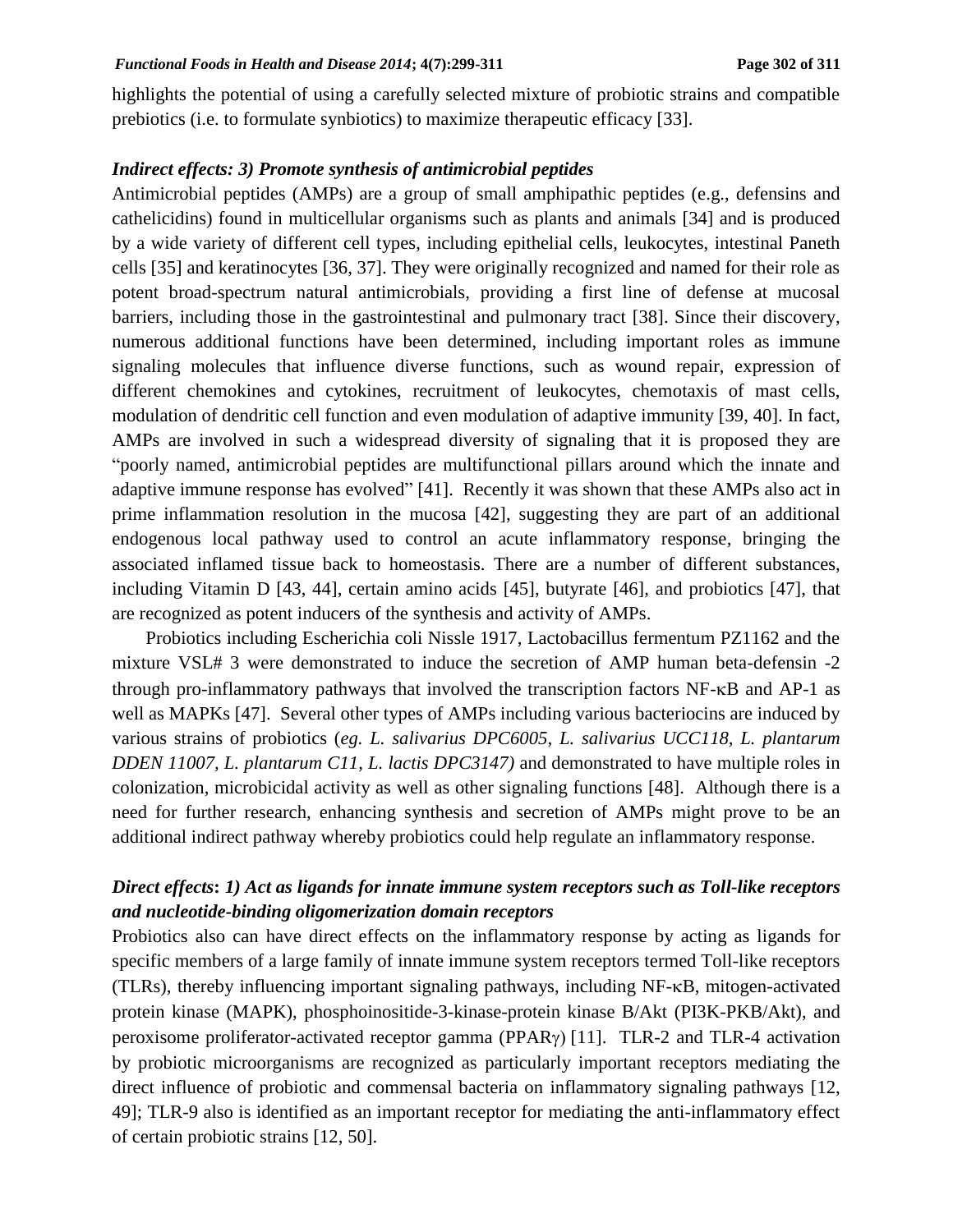Recent evidence suggests that some species of probiotics may release low molecular weight substances that can cross the epithelial cell membrane to interact with specific members of another large group of intracellular innate immune system receptors termed nucleotide-binding oligomerization domain receptors (NLRs) [12]. Triggering the downstream pathways associated with activation of NLRs represents another method whereby probiotics can affect inflammasome assembly and NF- $\kappa$ B associated signaling, thus the inflammatory response.

The ability of probiotics to influence  $NF-\kappa B$  and  $PPAR\gamma$  signaling pathways would especially have widespread effects on inflammation, as these two transcription factors are recognized as critically important intracellular hubs at the intersection of many different pathways leading to production of numerous proinflammatory signals, including cytokines and chemokines. Activation of TLRs and NLRs also leads to assembly of inflammasomes (i.e., intracellular molecular platforms found in many cells that have a number of different regulatory functions, but are particularly responsible for activating the enzyme caspase-1 involved in the final maturation of the key pro-inflammatory cytokine IL-1 $\beta$  and IL-18) [51].

The effects of probiotics are strain specific, thus not all probiotics will have similar effects on each signaling pathway. A detailed summary of the current research on various probiotics and the specific signaling pathway they affect in different model systems has been published elsewhere [11] and will not be included in this paper. In sum, the binding of probiotics and commensal microflora to innate immune systems receptors such as TLRs and NLRs would help regulate major intracellular pathways that help maintain the homeostatic balance between proinflammatory and anti-inflammatory responses at mucosal surfaces.

It is important to note that some probiotics (e.g., *Bifidobacterium lactis BB12, Bacteroides vulgatus*) also *stimulate* NF- $\kappa$ B controlled signaling by a number of different mechanisms [11], suggesting they have pro-inflammatory effects. This pro-inflammatory effect of some probiotics could be beneficial, as suggested by current scientific evidence that a certain low level of inflammation could have physiological benefits including maintenance of epithelial barriers and 'priming' of immune system responses. Furthermore, the immunostimulatory phenotypes of commensal bacteria and probiotics might serve an important purpose of promoting host defense against pathogens..

# *Direct effects: 2) Influence maturation and development of important immune cells such as dendritic cells and T cells*

In addition to their ability to affect intestinal epithelial cells and macrophages, probiotics also help influence the differentiation and function of a number of other immune cells associated with an inflammatory response, including dendritic cells as well as T cells (refer to [11, 12] for a diagrammatic representation). The ability of probiotics to affect the maturation, survival and function of dendritic cells [11] has widespread implications, because these professional antigenpresenting cells play key roles at mucosal surfaces in maintaining tolerance to commensal microbiota and innocuous food antigens. They also are an important source of cytokines that help promote differentiation of naive T cells into Th1, Th2, Th17 or T regulatory cells, thus the appropriate cell-mediated or humoral immune response [11]. Finally, different probiotic strains and species of beneficial microbes also influence the development and survival of different types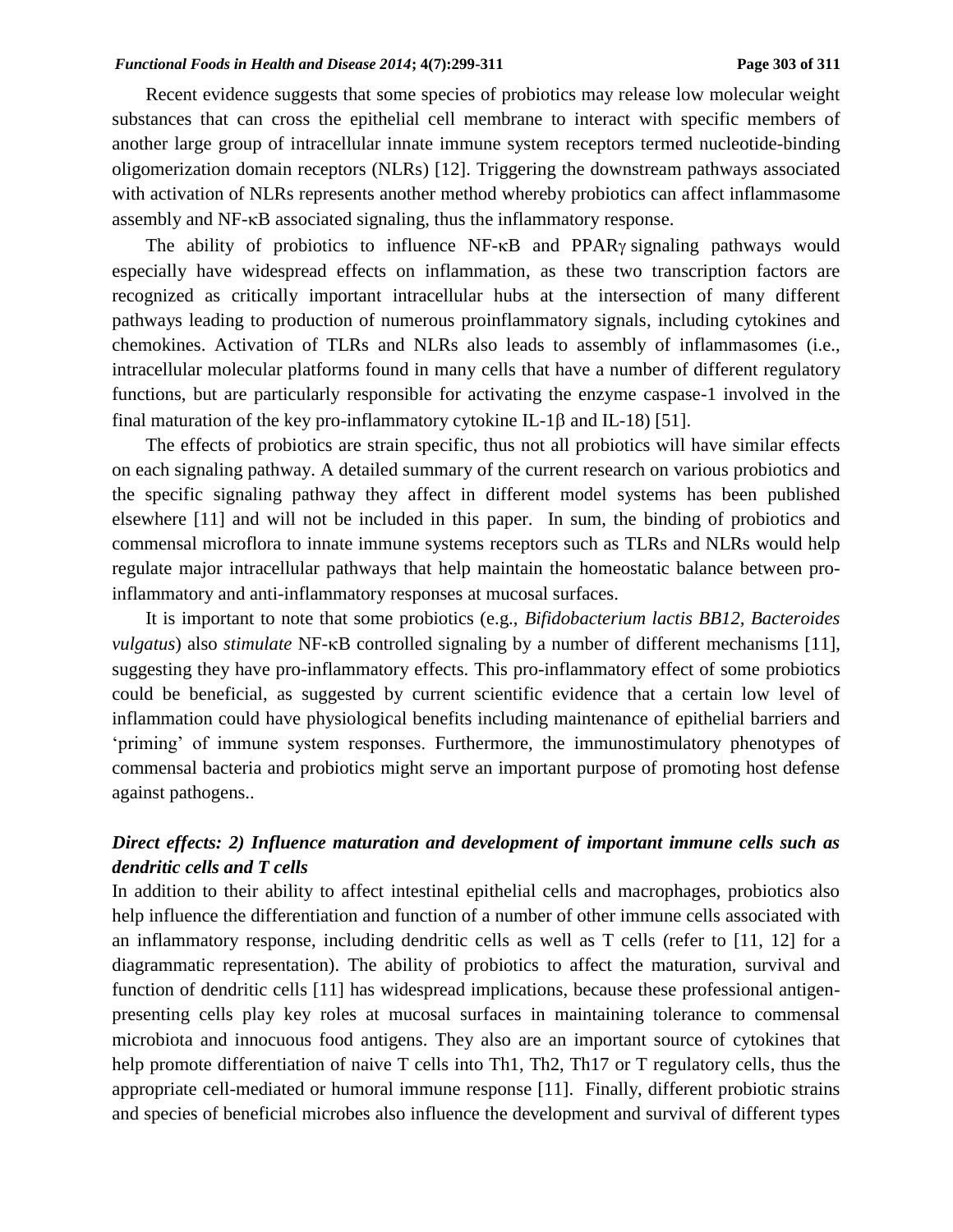of regulatory T cells, including Th3, Tr1, CD4+CD25+ regulatory, CD8+ suppressor and  $\gamma \delta T$ cells [11],suggesting they can have a widespread role in maintaining intestinal homeostasis and the balance between oral tolerance and reactivity to ingested food antigens as well as to commensal microbes.

# *Direct effects: 3) Influence synthesis of the important regulatory cytokines IL-10 and TGF-*

Different populations of regulatory T cells exert their inflammation-modulating effect by secreting specific cytokines, including IL-10 (which strongly suppresses a Th-1 dominant proinflammatory response) or more regulatory cytokines such as  $TGF- $\beta$  (which promotes$ development of regulatory T cells). Certain probiotic strains help regulate inflammation via their enhanced ability to influence the secretion of these important cytokines [11]; refer to [11, 12] for a diagrammatic representation. This effect has been demonstrated, *in vitro* [52,53] and *in vivo*, in various animal models [54, 55, 56, 57] and clinical studies [58].

## *Clinically meaningful effects on inflammation?*

There also are a limited number of studies demonstrating that supplementation with certain probiotics significantly reduced hs-CRP levels in adults that were healthy [59], pregnant [60], critically ill [61] or had inflammatory bowel disease [62] as well as other inflammatory disorders (e.g., ulcerative colitis, chronic fatigue syndrome and psoriasis) [63] and type 2 diabetes [64], suggesting that they could have a widespread anti-inflammatory effect that is clinically relevant.

Considerable heterogeneity exists in the clinical trial design published to date making it difficult to determine the exact dosing and strains of probiotics needed to ensure maximal therapeutic benefits in specific clinical conditions including inflammatory disease. For example, in the trials listed above there were major differences in study populations, types and daily dose of probiotics used, type of placebo, length of study as well as the delivery medium (Table 1).

| Reference   | <b>Study design</b> | <b>Study</b>    | <b>Probiotic strains used</b>       | Daily dose                | <b>Delivery</b>    | <b>Placebo</b> | Length   |
|-------------|---------------------|-----------------|-------------------------------------|---------------------------|--------------------|----------------|----------|
|             |                     | population &    |                                     | provided                  | medium             | used           | of study |
|             |                     | characteristics |                                     |                           |                    |                |          |
| $[59]$      | Randomized,         | Healthy adults  | Lactobacillus rhamnosus GG          | $1.6 \times 10^{-10}$ cfu | $250$ mL           | Milk-          | 3 weeks  |
| Kekkonen    | double-blind        | $(n=68)$        | ATCC 53103 $(n=13)$                 |                           | milk-based         | based fruit    |          |
| RA.         | and placebo-        | Mean age 44     | Bifobacterium animalis ssp.         | $3.5 \times 10^{-10}$ cfu | fruit drink        | drink          |          |
| Lummela     | controlled          | years; mean     | lactis Bb12 $(n=16)$                |                           |                    | without        |          |
| N et al.    | parallel            | BMI 24 $kg/m2$  | Probionibacterium                   | $3.3 \times 10^{-10}$ cfu |                    | probiotics     |          |
| 2008        | group               |                 | <i>freudenreichii</i> spp shermanii |                           |                    | $(n=16)$       |          |
|             | intervention;       |                 | $JS(n=17)$                          |                           |                    |                |          |
|             | Single strains      |                 |                                     |                           |                    |                |          |
|             | given to            |                 |                                     |                           |                    |                |          |
|             | different           |                 |                                     |                           |                    |                |          |
|             | groups and          |                 |                                     |                           |                    |                |          |
|             | compared to         |                 |                                     |                           |                    |                |          |
|             | placebo             |                 |                                     |                           |                    |                |          |
| [60]        | Randomized          | Healthy         | Bifidobacterium aminalis ssp        | $200$ g of                | Yogurt             | Yogurt         | 9 weeks  |
| Asemi Z,    | clinical trial;     | pregnant        | lactis Bb-12                        | probiotic yogurt          | prepared           | without        |          |
| Jazayeri S  | 2 probiotic         | women in $3rd$  | Lactobacillus acidophilus           | containing $107$          | with starter       | probiotics     |          |
| et al. 2011 | species given       | trimester       | $LA-5$                              | CFU/g of each             | culture of         | $(n=33)$       |          |
|             | and                 | $(n=70)$        | $(n=37)$                            | (i.e. $2X 10^9$ cfu)      | <i>Streptococc</i> |                |          |
|             | compared to         |                 |                                     |                           | $\overline{u}$ s   |                |          |

**Table 1:** Summary of Clinical trials measuring effects of Probiotics on the inflammatory marker CRP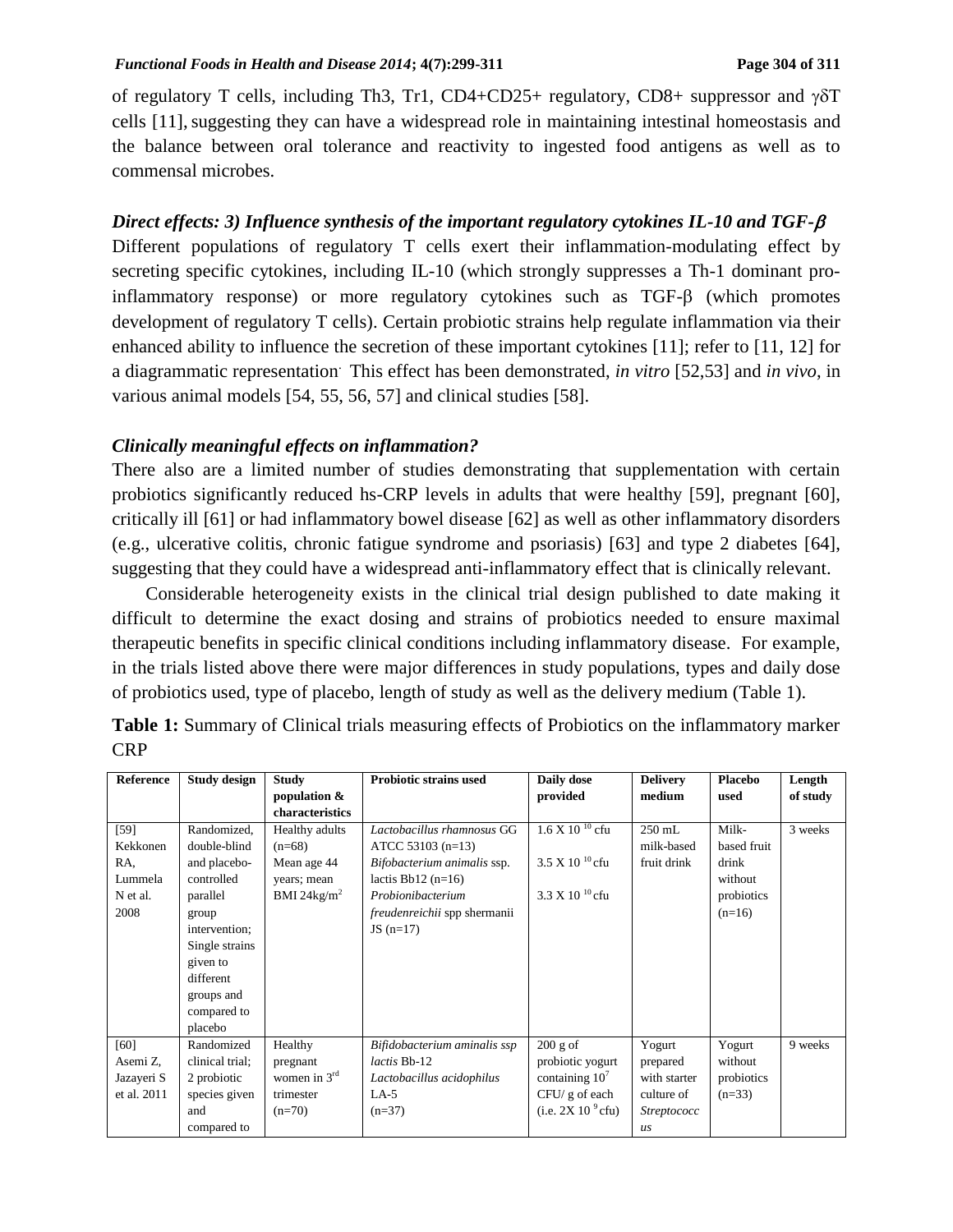|                                                                   | placebo                                                                                                                                    |                                                                                                                                                                                                       |                                                                                                                                                                                                                                                                                                                                                                                                                                     |                                                                                                                          | thermophil<br>us and<br>Lactobacill<br>$\overline{u}$ s<br>bulgaricus |                                                         |                  |
|-------------------------------------------------------------------|--------------------------------------------------------------------------------------------------------------------------------------------|-------------------------------------------------------------------------------------------------------------------------------------------------------------------------------------------------------|-------------------------------------------------------------------------------------------------------------------------------------------------------------------------------------------------------------------------------------------------------------------------------------------------------------------------------------------------------------------------------------------------------------------------------------|--------------------------------------------------------------------------------------------------------------------------|-----------------------------------------------------------------------|---------------------------------------------------------|------------------|
| [61]<br>Sanaie S,<br>Ebrahimi-<br>Mamegha<br>ni M et al.,<br>2013 | Double-blind<br>randomized<br>control:<br>given<br>standard<br>treatment<br>with or<br>without<br>multistrain<br>probiotic<br>VSL#3        | Critically ill<br>patients<br>admitted to<br>ICU, receiving<br>enteral nutrition<br>(Fresenius<br>original fiber)<br>$(n=40)$                                                                         | VSL#3: Strains not given<br>because "*VSL<br>Pharmaceuticals consider the<br>strain number proprietary"<br>http://www.vsl3.com/discove<br>r/aboutprobiotics.asp<br>Lactobacillus casei,<br>Lactobacillus plantarum, L<br>acidophilus, Lactobacillus<br>delbrueckii subsp. Bulgaricus<br>Bifidobacterium longum,<br>Bifidobacterium breve,<br>Bifidobacterium infantis<br>Streptococcus salvarius<br>subsp. Thermophilus<br>$(n=20)$ | 2X 900 billion<br>(i.e. $1.8 \times 10^{-12}$ )<br>cfu)                                                                  | Standard<br>treatment<br>without<br>placebo<br>$(n=20)$               | None                                                    | 7 days           |
| [62]<br>Shadnoush<br>M, Shaker<br>Hosseini R<br>et al., 2013      | Randomized,<br>comparative<br>study; 2<br>probiotic<br>species given<br>and<br>compared to<br>healthy<br>controls<br>$(n=84)$              | <b>IBD</b> patients in<br>remission;<br>mean age 38<br>vears; mean<br>BM 24.17<br>$kg/m^2$ ;<br>randomized<br>into two groups<br>(with probiotics<br>$(n=86)$ or<br>without<br>probiotics<br>$(n=90)$ | NO species or strain<br>information given<br>Bifidobacterium<br>Lactobaccillus<br>$(n=86)$                                                                                                                                                                                                                                                                                                                                          | 250 g yogurt<br>containing 10 <sup>6</sup><br>cfu/g<br>(i.e. $2.5 \times 10^8$<br>cfu)                                   | 1.5% fat<br>yogurt (NO<br>starter<br>culture<br>strains<br>given)     | Plain<br>yogurt<br>without<br>probiotics<br>$(n=90)$    | 8 weeks          |
| $[63]$<br>Groeger<br>D,<br>O'Mahony<br>L et al.,<br>2013          | Randomized<br>double-blind,<br>placebo-<br>controlled;<br>single strain<br>given to 3<br>different<br>groups and<br>compared to<br>placebo | Ulcerative<br>colitis patients<br>$(n=22)$<br>Psoriasis<br>patients $(n=26)$<br>CFS patients<br>$(n=48)$<br>Healthy<br>controls $(n=22)$                                                              | Bifidobacterium infantis<br>35264                                                                                                                                                                                                                                                                                                                                                                                                   | $1X 10^{10}$ cfu                                                                                                         | Oral<br>sachets                                                       | Maltodext<br>ran $(5g)$                                 | $6 - 8$<br>weeks |
| $[64]$<br>Asemi Z,<br>Zare Z et<br>al. 2013                       | Randomized<br>double-blind<br>placebo<br>controlled; 7<br>strain<br>multispecies<br>probiotic<br>supplement<br>given                       | Diabetic<br>patients (n=54);<br>age 35-70 years                                                                                                                                                       | NO strain information given<br>L. acidophilus<br>L. casei<br>L. rhamnosus<br>L. bulgaricus<br>Bifidobacterium breve<br><b>B.</b> longum<br>Streptococcus thermophilus<br>plus 100 mg fructo-<br>oligosaccharide<br>$(n=27)$                                                                                                                                                                                                         | $2X 109$ cfu<br>$7X10^9$ cfu<br>$1.5X\,10^9\,$ cfu<br>$2X 108$ cfu<br>$2X$ $10^{10}$ cfu<br>$7X109$ cfu<br>$1.5X109$ cfu | Oral<br>capsules                                                      | Similar<br>capsule<br>without<br>probiotics<br>$(n=27)$ | 8 weeks          |

Furthermore, many studies do not list the strains of probiotics used in the intervention, even though it is becoming increasingly clear that not all strains have similar effects even if they are from the same species. All of these factors (and others) could potentially influence the ability of probiotics to control inflammation and therefore, it is difficult at this time to make definitive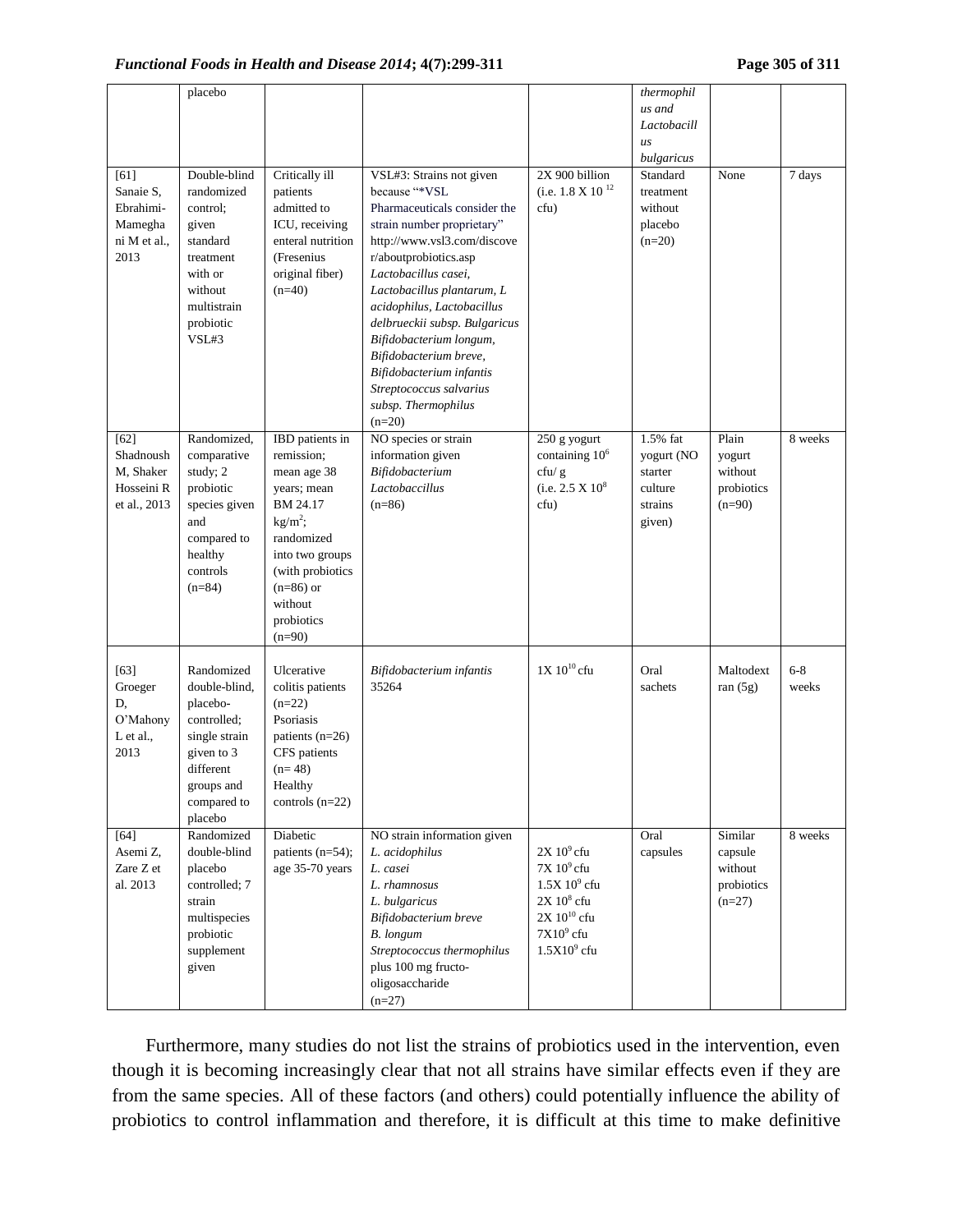clinical recommendations. However, in general the range of doses used to alleviate symptoms of disease ranges from 100 million cfu/d for *Bifidobacterium infantis* 35624 to 300 to 450 billion cfu 3 times daily for VSL#3 (a mixture of 1 strain of Streptococcus thermophilus, 4 Lactobacillus species, and 3 Bifidobacterium species strains) in various clinical trials [65].

### **CONCLUSION**

There is sufficient current scientific literature to support supplementation with probiotics as a beneficial addition to comprehensive treatment of inflammatory disease. Specific probiotic strains can help repair hyperpermeable epithelial barriers and therefore, indirectly regulate inflammation by shutting down potentially important sources of stimuli of chronic inflammation, including LPS. They also are important inducers of other molecules that play widespread roles in modulating inflammation, including butyrate and AMPs. Furthermore, specific strains and/or their components bind TLRs or NLRs to directly influence the activity of various important signaling pathways, influencing inflammation by promoting production of more suppressive and/or regulatory cytokines such as IL-10 and TGF- $\beta$ . Using a combination of different wellresearched probiotic strains to simultaneously modulate multiple signaling pathways could have a profound synergistic or additive effect on controlling and resolving inflammation in a timely fashion.

There is a need for additional preclinical and clinical research to further differentiate the optimum dose, posology, and exact strains of probiotics that have the most profound long-term effect on modulating the inflammatory response. Additional complexity in developing individualized inflammation regulating therapies using probiotics is created by the knowledge that different persons have unique endotypes of commensal microbiota as well as the recognition that a numerous factors, including age, genetics, use of certain medications, diet, geography and even psychological stress, can cause lasting shifts in commensal microbial ecology. Furthermore, the different types of diseases and even the phase the patient is in (especially in chronic relapsing diseases) will influence the quantity and quality of pro-inflammatory cytokines that need to be modulated by probiotics to produce clinically meaningful effects. Finally, it is unlikely that probiotics can act as a stand-alone therapy for treating inflammatory disease; therefore, it will be important to further delineate which therapies and medications can be used concomitantly to produce the safest and most effective clinical outcome.

#### **List of abbreviations:**

AMPs: antimicrobial peptides  $\gamma \delta T$ : gamma delta T cells hsCRP: high-sensitivity C-reactive protein IgA: immunoglobulin A IL-10: interleukin-10 LPS: lipopolysaccharide (also termed endotoxin) NO: nitric oxide  $NF$ - $\kappa B$ : nuclear factor kappa B NLRs: nucleotide-binding oligomerization domain receptors MAPK: mitogen-activated protein kinase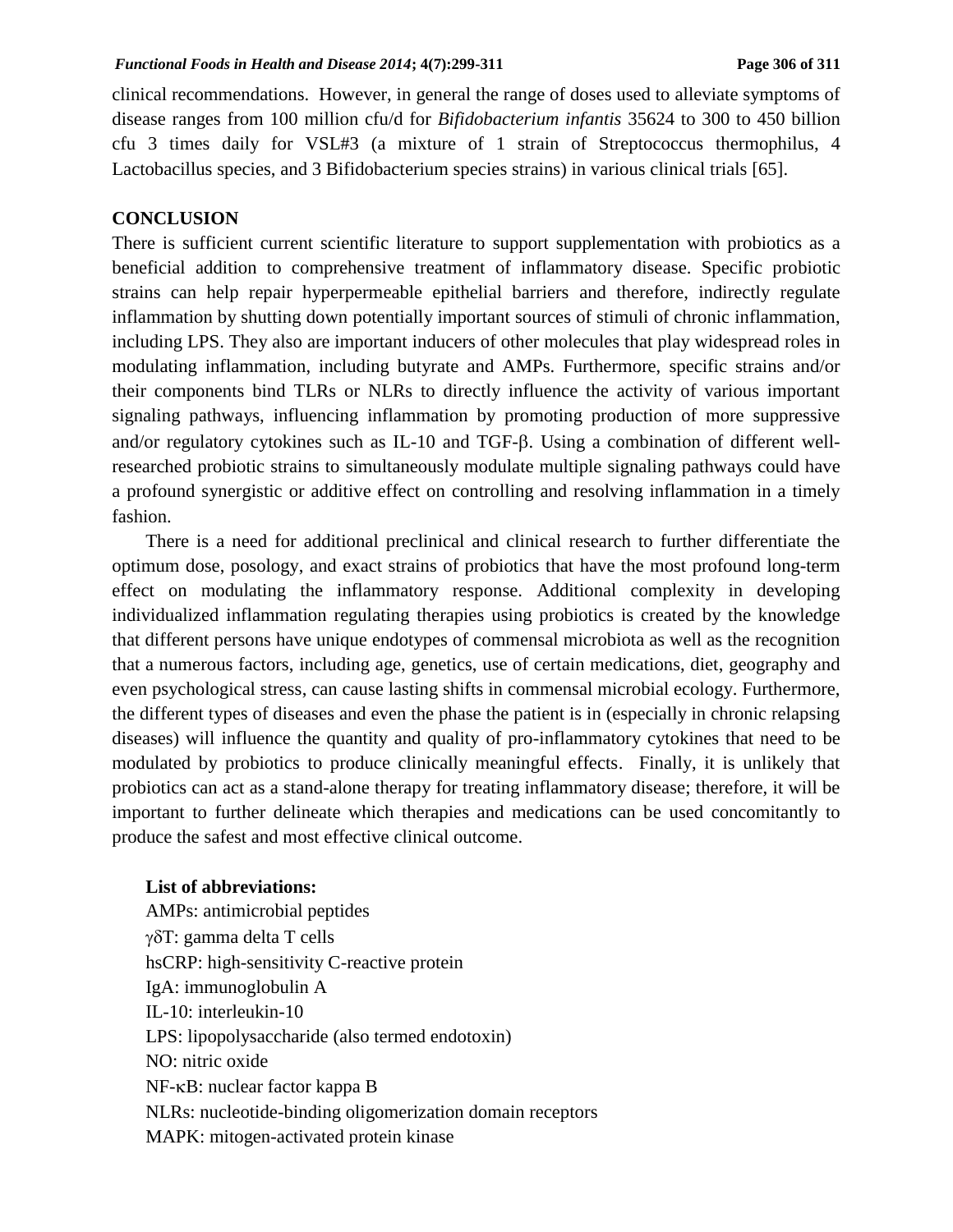PPAR- $\gamma$ : peroxisome proliferator-activated receptor gamma PI3K/PKB/Akt: phosphoinositide-3-kinase-protein kinase B TGF- $\beta$ : transforming growth factor beta TLR: Toll-like receptor TNF- $\alpha$ : tumor necrosis factor alpha

**Competing interest**: Dr. Lescheid is a member of Medical Consultancy Group for Nutritional Fundamentals of Health, a company that formulates and sells Natural Health Products including probiotics. He also has lectured on this topic in the past, including lectures for this company.

**Authors' contributions:** DWL was the sole contributor to the conception, writing, revision and editing of this manuscript.

**Author's information**: DWL's academic interest in probiotics was fostered by a Ph.D. in molecular biology (i.e. where microbes were used as vectors), a degree in Naturopathic medicine (i.e., where probiotics were taught as a potential part of a treatment plan for certain diseases) and by a five year position as an Assistant Professor teaching Microbiology and Infectious Disease. He also has seven years of clinical experience, using probiotics as safe and effective treatments for a variety of different conditions.

**Acknowledgements**: None, there were no other contributors or sources of funding for this article.

## **REFERENCES:**

- 1. Honad K, Littman DR: The Microbiome in Infectious Disease and Inflammation. *Ann Rev Immunol* 2012,30:758-795.
- 2. Claros TG, Chang S, Gilliam EA, Maitra U, Deng H, Li L: Causes and consequences of low grade endotoxemia and inflammatory diseases. *Front Biosci (Schol Ed.)* 2013,5:754- 765.
- 3. Cani PD, Osto M, Geurts L, Everard A: Involvement of gut microbiota in the development of low-grade inflammation and type 2 diabetes associated with obesity. *Gut Microbes* 2012,3(4):279-288.
- 4. Pussinen PJ, Havulinna AS, Lehto M, Sundvall J, Salomaa V: Endotoxemia is associated with an increased risk of incident diabetes. *Diabetes Care* 2011,34:392-397.
- 5. Brun P, Castagliuolo I, Di Leo V, Buda A, Pinzani M, Palu G, Martines D: Increased intestinal permeability in obese mice: new evidence on the pathogenesis of nonalcoholic steatohepatitis. *Am J Physiol Gastrointest Liver Physiol* 2007,292:G518-525.
- 6. Chang S, Li L: Metabolic endotoxemia: A Novel Concept in Chronic Disease Pathology. *J Med Sci* 2011,31(5) :191-209.
- 7. Klein GL, Petschow BW, Shaw AL, Weaver E: Gut barrier dysfunction and microbial translocation in cancer cachexia: a new therapeutic target. *Curr Opin Support Palliat Care* 2013,7(4) :361-367.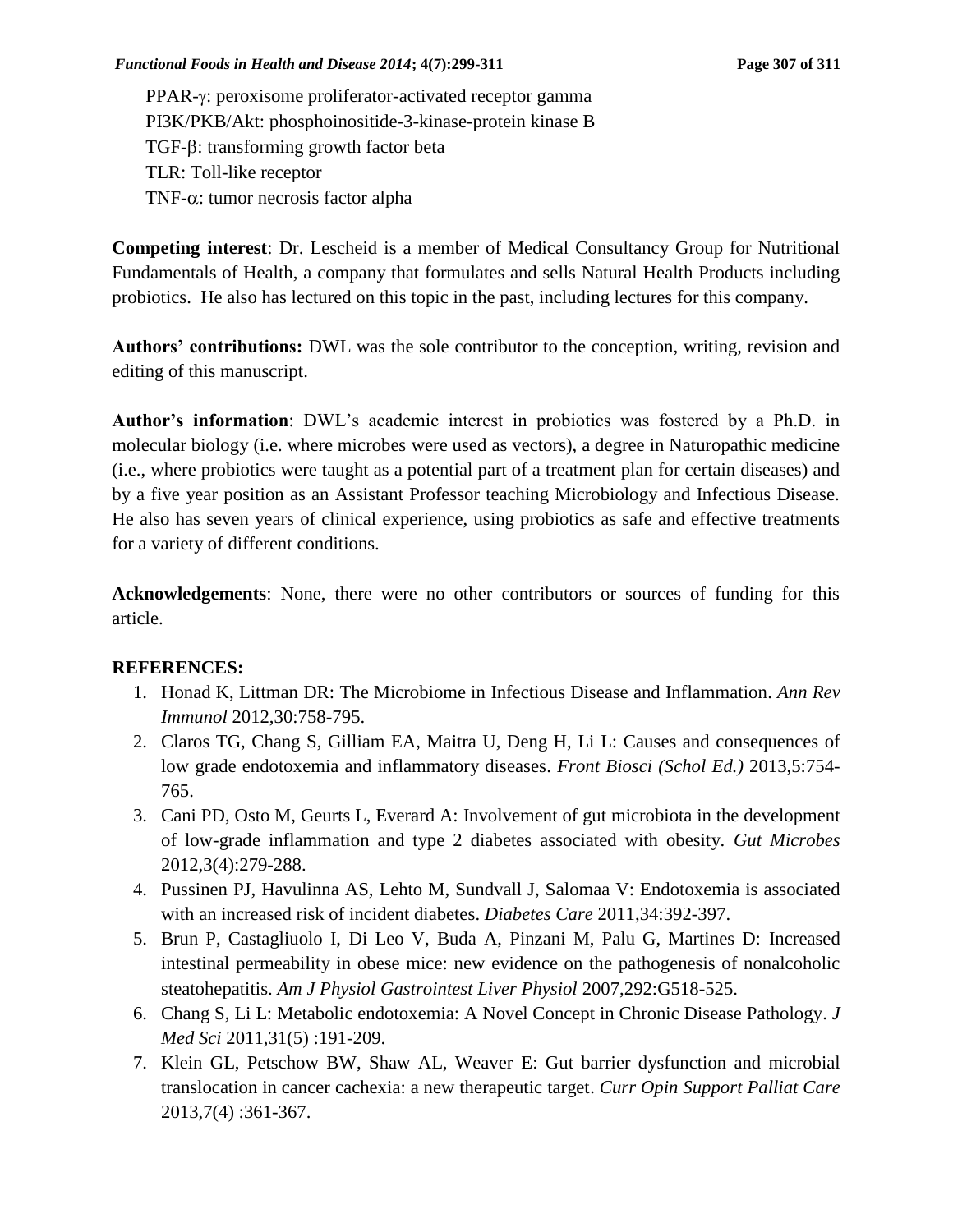- 8. Wang B, Wu G, Zhou Z, Dai Z, Sun Y, Ji Y, Li W, Wang W, Liu C, Han F, Wu Z. Glutamine and intestinal barrier function. *Amino Acids* 2014 Jun 26. [Eub ahead of print].
- 9. Meracado J, Valenzano MC, Jeffers C, Sediak J, Cugliari MK et al. Enhancement of Tight Junctional Barrier Function by Micronutrients: Compound Specific Effects on Permeability and Claudin Composition. *PLoS One* 2013, 8(11):e78775
- 10. Mahmood A, Fitzgerald AJ, Marchbank T, Ntatsaki E, Murray D, Ghosh S, Playford RJ. Zinc carnosine, a health food supplement that stabilizes small bowel integrity and stimulates gut repair processes. *Gut* 2007, 56:168-175
- 11. Thomas CM, Versalovic J: Probiotics-host communication. Modulation of signaling pathways in the intestine. *Gut Microbes* 2010,1(3):148-163.
- 12. Bermudez-Brito M, Plaza-Diaz J, Munoz-Quezada S, Gomez-Llorente C, Gil A: Probiotic Mechanisms of Action. *Ann Nutr Metab* 2012,61:160-174.
- 13. Menard S, Candalh C, Bambou JC, Terpend K, Cerf-Bensussan N, Heyman M. Lactic acid bacteria secrete metabolites retaining anti-inflammatory properties after intestinal transport. *Gut* 2004,53:821-828.
- 14. Heyman M, Terpend K, Menard S. Effects of specific lactic acid bacteria on the intestinal permeability to macromolecules and the inflammatory condition. *Acta Paediatr Suppl* 2005,94(449):34-36.
- 15. Donato KA, Gareau M, Wang YJ, Sherman PM. Lactobacillus rhamnosus GG attenuates interferon-{gamma} and tumor necrosis factor-a-induced barrier dysfunction and proinflammatory signalling. *Microbiology* 2010,156:3288-3297.
- 16. Ukena SN, Singh A, Dringenberg U, Engelhardt R, Seideler U, Hansen W, Bleich A, Bruder D, Franzke A, Rogler G, Suerbaum S, Buer J, Gunzer F, Westendorf AM. Probiotic Escherichia coli Nissle 1917 inhibits leaky gut by enhancing mucosal integrity. *PLoS One* 2007,12(2):e1308.
- 17. Anderson RC, Cookson AL, McNabb WC, Park Z, McCann MJ, Kelly WJ, Roy NC. Lactobacillus plantarum MB452 enhances the function of the intestinal barrier by increasing the expression levels of genes involved in tight junction formation. *BMC Microbiol* 2010,10:316.
- 18. Rao RK, Samak G. Protection and Restitution of Gut Barrier by Probiotics: Nutritional and Clinical Implications. *Curr Nutr Food Sci* 2013,9(2):99-107.
- 19. Ohland CL, MacNaughton WK. Probiotic bacteria and intestinal barrier function. *Am J Physiol Gastrointest Liver Physiol* 2010;298:G807-G819.
- 20. Khailova L, Frank DN, Dominguez JA, Wischmeyer PE. Probiotic administration reduces mortality and improves intestinal epithelial homeostasis in experimental sepsis. *Anesthesiology* 2013,119(1):166-177.
- 21. Forsyth CB, Farhadi A, Jakate SM, Tang Y, Shaikh M, Keshavarzian A. Lactobacillus GG treatment ameliorates alcohol-induced intestinal oxidative stress, gut leakiness, and liver injury in a rat model of alcoholic steatohepatitis. *Alcohol* 2009,43(2):163-172.
- 22. Sindhu KN, Sowmyanarayanan TV, Paul A, Baji S, Ajjampur SS, Priyadarshini S, Sarkar R, Balasubramanian KA, Wanke CA, Ward HD, Kang G. Immune response and intestinal permeability in children with acute gastroenteritis treated with Lactobacillus rhamnosus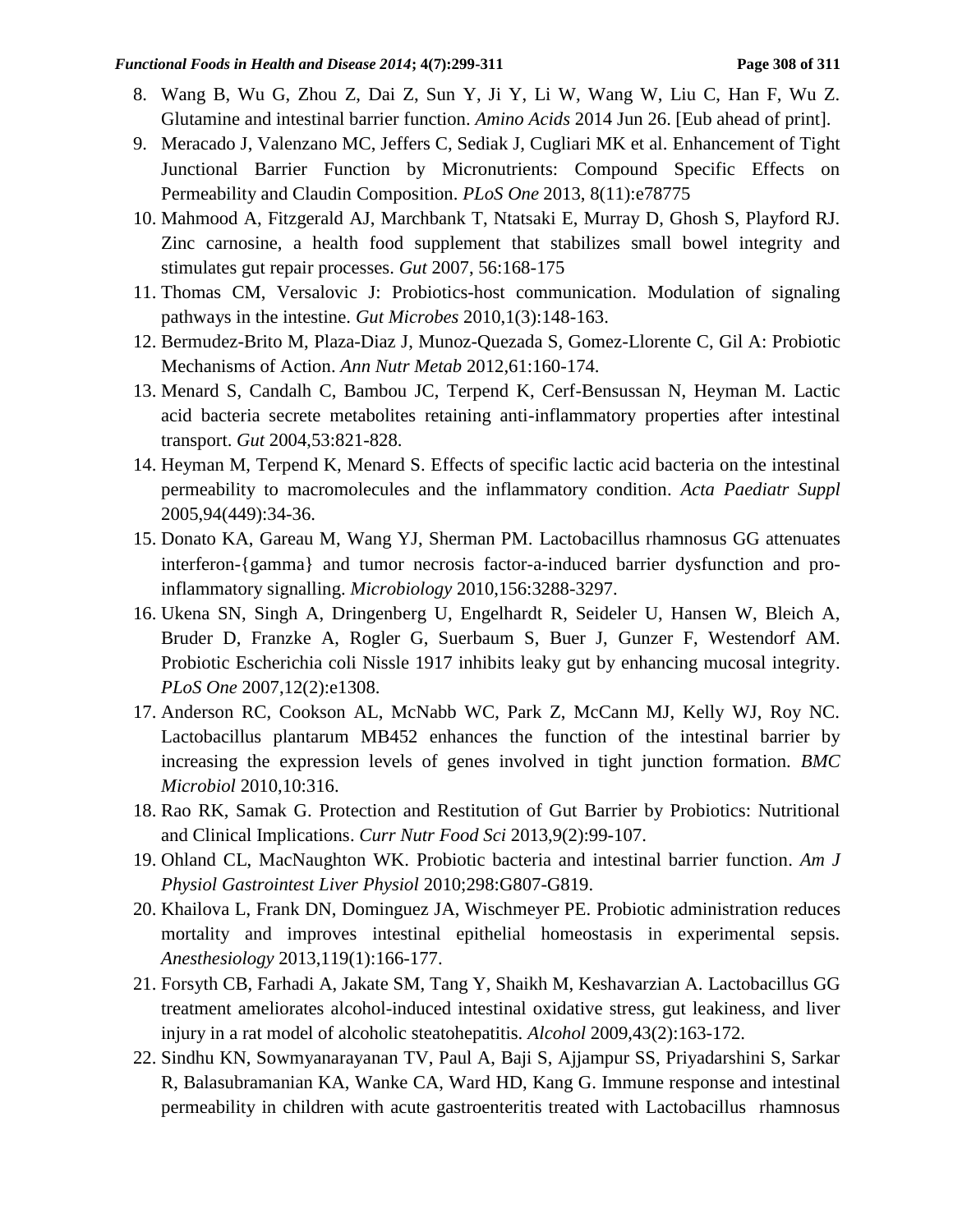GG (LGG): a randomized, double-blinded, placebo-controlled trial. *Clin Infect. Dis* 2014, 58(8):1107-1115.

- 23. Shing CM, Peake JM, Lim CL, Briskey D, Walsh NP, Fortes MB, Ahuja KD, Vitetta L. Effects of probiotic supplementation on gastrointestinal permeability, inflammation and exercise performance in the heat. *Eur J Appl Physiol* 2014,114(1):93-103.
- 24. Lamprecht M, Bogner S, Schippinger G, Steinbauer K, Fankhauser F, Hallstroem S, Schuetz B, Greilberger JF. Probiotic supplementation affects markers of intestinal barrier, oxidation, and inflammation in trained med; a randomized, double-blinded, placebocontrolled trial. *J Int Soc Sports Nutr* 2012,9(1):45.
- 25. Garcia Vilela E, De Lourdes De Abreu Ferrari M, Oswaldo Da Gama Torres H, Guerra Pinto A, Carolina Carneiro Aguirre A, Paiva Martins F, Marcos Andradr Goulart E, Sales Da Cunha A. Influence of Saccharomyces boulardii on the intestinal permeability of patients with Crohn's disease with remission. *Scand J Gastroenterol* 2008,43(7):842-848.
- 26. Rosenfeldt V, Benfeldt E, Valerius NH, Paerregaard A, Michaelsen KF. Effect of probiotics on gastrointestinal symptoms and small intestinal permeability in children with atopic dermatitis. *J Pediatr* 2004,145(5):612-616.
- 27. Zeng J, Li YQ, Zuo XL, Zhen YB, Yang J, Lui CH. Clinical trial: effect of lactic acid bacteria on mucosal barrier function in patients with diarrhea-predominant irritable bowel syndrome. *Aliment Pharmacol Ther* 2008,28(8):994-1002.
- 28. Vinolo MA, Rodrigues HG, Nachbar RT, Curi R. Regulation of inflammation by Short Chain Fatty Acids. *Nutrients* 2011,3:858-876.
- 29. Chang PV, Hoa L, Offermanns S. Medzhitov R. The microbial metabolite butyrate regulates intestinal macrophage function via histone deacetylase inhibition. *Proc Natl Acad Sci USA* 2014,111(6):2247-2252.
- 30. Furusawa Y, Obata Y, Fukuda S, Endo TA, Nakato G, Takahashi D, Nakanishi Y, Uetake C, Kato K, Takahashi M, Fukuda NN, Murakami S, Miyauchi E, Hino S, Atarashi K, Onawa S, Fujimura Y, Lockett T, Clarke JM, Topping DL, Tomita M, Hori S, Ohara O, Morita T, Koseki H, Kikichi J, Honda K, Hase K, Ohno H. Commensal microbe-derived butyrate induces the differentiation of colonic regulatory T cells. *Nature* 2013,504(7480):446-450.
- 31. Arpaia N, Campbell C, Fan X, Dikiy S, van der Veeken J, deRoos P, Liu H, Cross JR, Pfeffer K, Coffer PJ, Rudensky AY. Metabolites produced by commensal bacteria promote peripheral regulatory T-cell generation. *Nature* 2013, 504(7480):451-455.
- 32. Hamer HM, Jonkers D, Venema K, Vanhoutvin S, Troost FJ, Brummer RJ. Review article: the role of butyrate on colonic function. *Aliment Pharmacol Ther* 2008,27:104- 119.
- 33. Viera AT, Teixeira MM, Martins FS. The role of probiotics and prebiotics in inducing gut immunity. *Frontiers Immunol* 2013,445(4):1-12.
- 34. Zasloff M. Antimicrobial peptides of multicellular organisms. *Nature* 2002,415:389-395.
- 35. Martin E, Ganz T, Lehrer RI. Defensins and other endogenous peptide antibiotics of vertebrates. *J Leukocyt Biol* 1995,58(2):128-136.
- 36. Gallo RL, Nakatsuji T. Microbial symbiosis with the innate immune defense system of the skin. *J Invest Dermatol* 2011,131(10):1974-1980.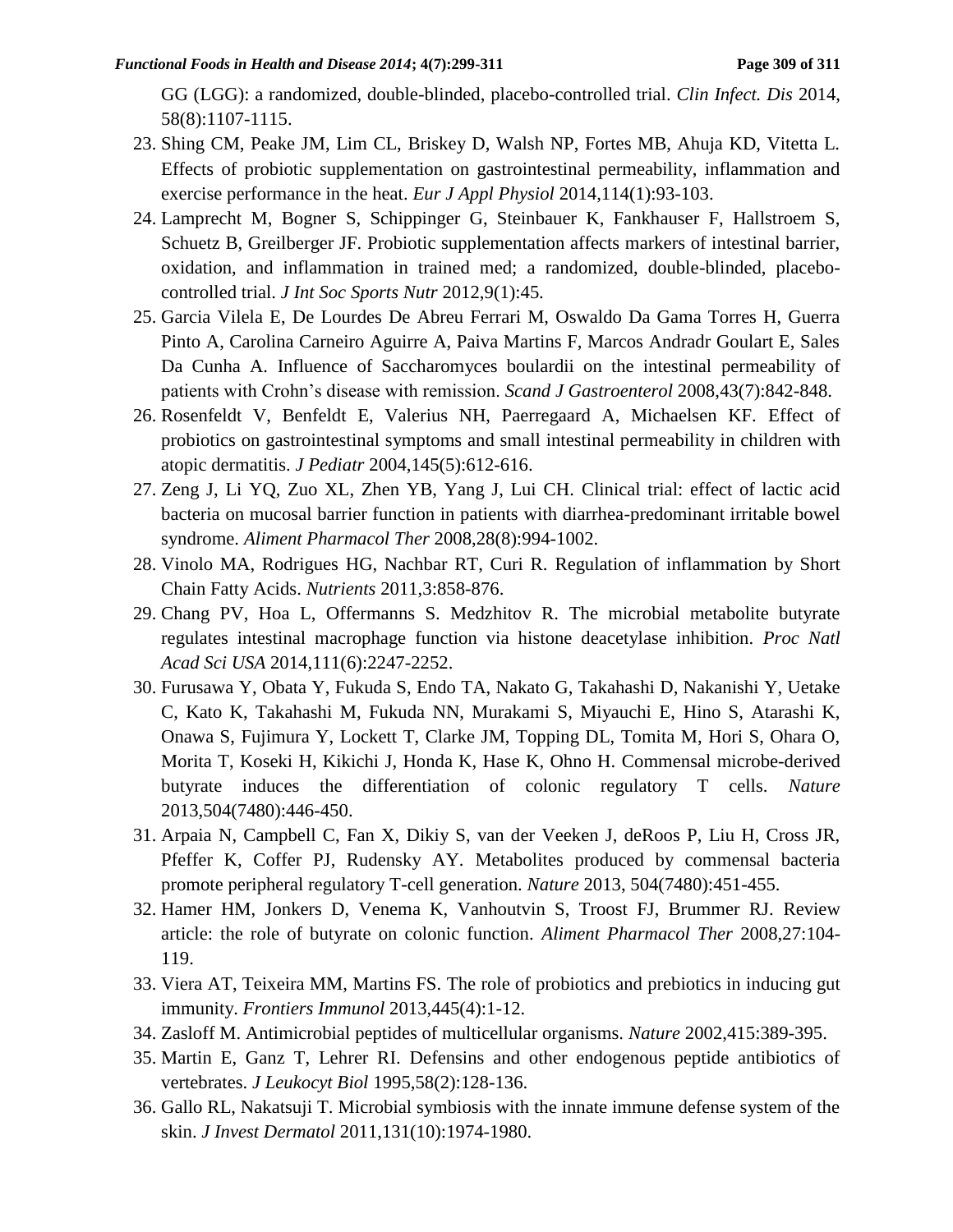- 37. Schroder JM. The role of keratinocytes in defense against infection. *Curr Opin Infect Dis* 2010,23(2):106-110.
- 38. Rogan MP, Geraghty P, Greene CM, O'Neill SJ, Taggart CC, McElvaney NG. Antimicrobial proteins and polypeptides in pulmonary innate defense. *Respir Res* 7:29.
- 39. Elsbach P. What is the real role of antimicrobial polypeptides that can mediate several other inflammatory responses? *J Clin Invest* 200,111(11):1643-1645.
- 40. Bowdish DM, Davidson DJ, Hancock RE. Immunomodulatory properties of defensins and cathelicidins. *Curr Top Microbiol Immunol* 2006,306:27-66.
- 41. Schauber J, Gallo RL. Expanding the roles of antimicrobial peptides in skin: alarming and arming keratinocytes. *J Invest Dermatol* 2007,127(3):510-512.
- 42. Campbell EL, Serhan CN, Colgan SP. Antimicrobial Aspects of Inflammatory Resolution in the Mucosa: A Role for Proresolving mediators. *J Immunol* 2011,187:3475-3481.
- 43. Dombrowksi Y, Peric M, Koglin S, Ruzicka T, Schauber J. Control of cutaneous antimicrobial peptides by vitamin D3. *Arch Dermatol Res* 2010,302(6):401-408.
- 44. Wang TT, Nestel FP, Bourdeau V, Nagai Y, Wang Q, Liao J, Tavera\_Mednoza L, Lin R, Hanrahan JW, Mader S, White JH. Cutting Edge: 1,25-Dihydroxyvitamin D3 is a Direct Inducer of Antimicrobial Peptide Gene Expression. *J Immunol* 2004,173(5):2909-2912.
- 45. Sherman H, Chapnik N, Froy O. Albumin and amino acids upregulate the expression of human beta-defensin 1. *Mol Immunol* 2006,43(10):1617-1623.
- 46. Zasloff M. Inducing endogenous antimicrobial peptides to battle infections. *Proc Natl Acad Sci USA*. 2006,103(2):8913-8914.
- 47. Schlee M, Harder J, Koten B, Stange EF, Wehkamp J, Fellermann K. Probiotic lactobacilli and VSL#3 induce enterocyte beta-defensin 2. *Clin Exp Immunol* 2008,151(3):528-535.
- 48. Dobson A, Cotter PD, Ross RP, Hill C. Bacteriocin Production: a Probiotic trait. *Appl Environ Microbiol* 2012;78(1):1-6.
- 49. Villena J, Kitazawa H. Modulation of intestinal TLR4-inflammatory signaling pathways by probiotic microorganisms: lessons learned from Lactobacillus jensenii TL2937. *Front Immunol* 2014; 4(512):1-12.
- 50. Dogi CA, Weill F, Perdigon G. Immune response of non-pathogenic Gram(+) and Gram (- ) bacteria in inductive sites of the intestinal mucosa study of the pathway of signaling involved. *Immunobiology* 2010,215(1):60-69.
- 51. Schroder K, Tschopp J. The inflammasomes. *Cell* 2010,140:821-832.
- 52. Smits HH, Engering A, van der Kleij, de Jong EC, Schipper K, van Capel TM, Zaat BA, Yazdanbakshs M, Wierenga EA, van Kooyk Y, Kapsenberg ML. Selective probiotic bacteria induce IL-10-producing regulatory T cells *in vitro* by modulating dendritic cell function through dendritic cell-specific intercellular adhesion molecule 3-grabbing nonintegrin. *J Allergy Clin Immunol* 2005, 115(6):1260-7.
- 53. Hseih PS, An Y, Tsai YC, Chen YC, Chunag CJ, Zeng CT, Want CT, An-Eri King V. Potential of probiotic strains to modulate the inflammatory responses of epithelial and immune cells *in vitro*. *New Microbiol* 2012,36(2):167-179.
- 54. Oksaharuju A, Kooistra T, Kleemann R, van Duyvenvoorde W, Miettinen M, Lappalainen J, Lindstedt KA, Kovanen PT, Korpela R, Kekkonen RA. Effects of probiotic Lactobacillus rhamnosus GG and Proprionibacterium freudenreichii ssp. shermani JS